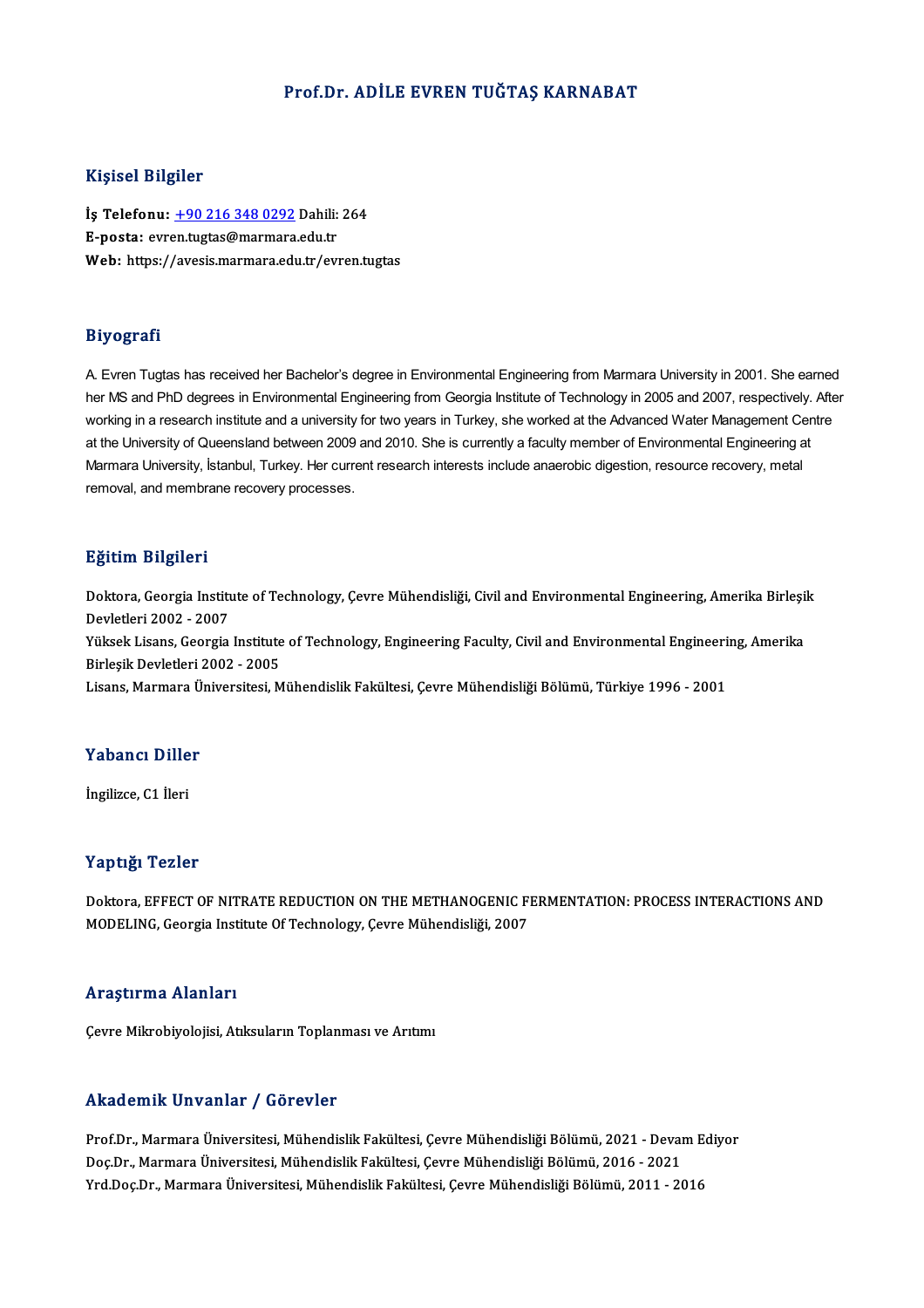### Yönetilen Tezler

Yönetilen Tezler<br>Tuğtaş Karnabat A. E. , Effect of operational parameters on volatile fatty acid separation from anaerobic fermentation<br>hnethe via mismanarove flat sheet membrane sentesters. Vülselt Lisare, S.AVDIN(Öğrensi 1 oncenen 1 carer<br>Tuğtaş Karnabat A. E. , Effect of operational parameters on volatile fatty acid separation from ana<br>broths via microporous flat sheet membrane contactors, Yüksek Lisans, S.AYDIN(Öğrenci), 2018<br>Tuğtaş Karn

broths via microporous flat sheet membrane contactors, Yüksek Lisans, S.AYDIN(Öğrenci), 2018<br>Tuğtaş Karnabat A. E. , Separation of volatile fatty acids from leachate via composite pervaporation membranes, Yüksek Lisans, Ç.KÜLLÜ(Öğrenci), 2018 Tuğtaş Karnabat A. E. , Separation of volatile fatty acids from leachate via composite pervaporation membranes, Y<br>Lisans, Ç.KÜLLÜ(Öğrenci), 2018<br>Tuğtaş Karnabat A. E. , Tavuk atığı içerisindeki amonyağın membran kontaktör

Lisans, Ç.KÜLLÜ(Öğrenci), 2018<br>Tuğtaş Karnabat A. E. , Tavuk atığı içerisindeki amonyağın n<br>uzaklaştırılması, Yüksek Lisans, S.ORTAKÇI(Öğrenci), 2018<br>Tuğtaş Karnabat A. E. , Sanaration of valatile fattu aside via Tuğtaş Karnabat A. E. , Tavuk atığı içerisindeki amonyağın membran kontaktör ve fitoremediasyon yöntemleri ile<br>uzaklaştırılması, Yüksek Lisans, S.ORTAKÇI(Öğrenci), 2018<br>Tuğtaş Karnabat A. E. , Separation of volatile fatty

uzaklaştırılması, Yüksek Lisans, S.ORTAKÇI(Öğrenci), 2018<br>Tuğtaş Karnabat A. E. , Separation of volatile fatty acids via pervaporation, Yüksek Lisans, H.TANER(Öğrenci), 2016<br>Tuğtaş Karnabat A. E. , Anaerobic fermentation o Tuğtaş Karnabat A. E. , Separation of vol<br>Tuğtaş Karnabat A. E. , Anaerobic ferme<br>Yüksek Lisans, H.YEŞİL(Öğrenci), 2013

# Yüksek Lisans, H.YEŞİL(Öğrenci), 2013<br>SCI, SSCI ve AHCI İndekslerine Giren Dergilerde Yayınlanan Makaleler

- CI, SSCI ve AHCI İndekslerine Giren Dergilerde Yayınlanan Makaleler<br>I. Removal and recovery of heavy metals from sewage sludge via three-stage integrated process<br>VESU H. Melasy B. CALLLE, TUČTAS KARNARAT A. E BEST VE TINCI THRENDICI HIC RIN DI DEN BIDIR.<br>Removal and recovery of heavy metals from sew<br>YEŞİL H., Molaey R., ÇALLI B., TUĞTAŞ KARNABAT A. E. Removal and recovery of heavy metals from sewage<br>YEŞİL H., Molaey R., ÇALLI B., TUĞTAŞ KARNABAT A. E.<br>Chemosphere, cilt.280, 2021 (SCI İndekslerine Giren Dergi)<br>Enhansed heavy metal leashing from sewage sludge i YEŞİL H., Molaey R., ÇALLI B., TUĞTAŞ KARNABAT A. E.<br>Chemosphere, cilt.280, 2021 (SCI İndekslerine Giren Dergi)<br>II. Enhanced heavy metal leaching from sewage sludge through anaerobic fermentation and air-assisted<br>ultrasoni
- Chemosphere, cilt<br>Enhanced heavy<br>ultrasonication<br>Molaev P. VESİL L ultrasonication<br>Molaey R., YEŞİL H., ÇALLI B., TUĞTAŞ KARNABAT A. E. ultrasonication<br>Molaey R., YEŞİL H., ÇALLI B., TUĞTAŞ KARNABAT A. E.<br>Chemosphere, cilt.279, 2021 (SCI İndekslerine Giren Dergi)<br>Extent of biologebing and bioquailability reduction oi

- III. Extent of bioleaching and bioavailability reduction of potentially toxic heavy metals from sewage sludge through pH-controlled fermentation Chemosphere, cilt.279, 2021 (SCI İndekslerine Gir<br>Extent of bioleaching and bioavailability red<br>sludge through pH-controlled fermentation<br>VESU H. Molagy B. CALLLE, TUČTAS KARNARAT YEŞİL H., Molaey R., ÇALLI B., TUĞTAŞ KARNABAT A.E. sludge through pH-controlled fermentation<br>YEŞİL H., Molaey R., ÇALLI B., TUĞTAŞ KARNABAT A. E.<br>Water Research, cilt.201, 2021 (SCI İndekslerine Giren Dergi)<br>Influance of velatile fatty eside in anasınabis biolesebin YEŞİL H., Molaey R., ÇALLI B., TUĞTAŞ KARNABAT A. E.<br>Water Research, cilt.201, 2021 (SCI İndekslerine Giren Dergi)<br>IV. Influence of volatile fatty acids in anaerobic bioleaching of potentially toxic metals<br>Molagy B. YESİL
- Water Research, cilt.201, 2021 (SCI İndekslerine Giren<br>Influence of volatile fatty acids in anaerobic biol<br>Molaey R., YEŞİL H., ÇALLI B., TUĞTAŞ KARNABAT A. E.<br>Journal of Environmental Manazement, cilt.295, 2021 ( Influence of volatile fatty acids in anaerobic bioleaching of potentially toxi<br>Molaey R., YEŞİL H., ÇALLI B., TUĞTAŞ KARNABAT A. E.<br>Journal of Environmental Management, cilt.285, 2021 (SCI İndekslerine Giren Dergi)<br>A hybri Molaey R., YEŞİL H., ÇALLI B., TUĞTAŞ KARNABAT A. E.<br>Journal of Environmental Management, cilt.285, 2021 (SCI İndekslerine Giren Dergi)<br>V. A hybrid dry-fermentation and membrane contactor system: Enhanced volatile fatt
- Journal of Environmental Management, cilt.285, 2021 (SCI)<br>A hybrid dry-fermentation and membrane contactor<br>production and recovery from organic solid wastes<br>yrsil H GALLIB TUČTAS KARNABAT A F A hybrid dry-fermentation and membra<br>production and recovery from organic<br>YEŞİL H., ÇALLI B., TUĞTAŞ KARNABAT A. E.<br>Watar Bassarah, silt 192, 2021 (SCLİndelizle production and recovery from organic solid wastes<br>YEŞİL H., ÇALLI B., TUĞTAŞ KARNABAT A. E. Water Research, cilt.192, 2021 (SCI Indekslerine Giren Dergi)
- VI. Pervaporative Separation of Mixed Volatile Fatty Acids: A Study Towards Integrated VFA Production<br>and Separation

Yeşil H., Taner H., Uğur Nigiz F., Hilmioğlu N., Tuğtaş Karnabat A. E. <mark>and Separation</mark><br>Yeşil H., Taner H., Uğur Nigiz F., Hilmioğlu N., Tuğtaş Karnabat A. E.<br>WASTE AND BIOMASS VALORIZATION, cilt.11, sa.11, ss.1737-1753, 2020 (SCI İndekslerine Giren Dergi)<br>Bemeval ef beauv matals from leasbin Yeşil H., Taner H., Uğur Nigiz F., Hilmioğlu N., Tuğtaş Karnabat A. E.<br>WASTE AND BIOMASS VALORIZATION, cilt.11, sa.11, ss.1737-1753, 2020 (SCI İndekslerine Giren Dergi)<br>VII. Removal of heavy metals from leaching efflue

## WASTE AND BIOMAS<br>Removal of heavy<br>YEŞİL H., Tugtas A. E.<br>SCIENCE OF THE TOT Removal of heavy metals from leaching effluents of sewage sludge via supponents<br>SCIENCE OF THE TOTAL ENVIRONMENT, cilt.693, 2019 (SCI İndekslerine Giren Dergi)<br>Besevery of mixed velatile fatty esids from aneonebiselly form

### YEŞİL H., Tugtas A. E.<br>SCIENCE OF THE TOTAL ENVIRONMENT, cilt.693, 2019 (SCI İndekslerine Giren Dergi)<br>VIII. Recovery of mixed volatile fatty acids from anaerobically fermented organic wastes by vapor<br> SCIENCE OF THE TOTAL ENVIRONMEN<br>Recovery of mixed volatile fatty ac<br>permeation membrane contactors<br>Ardin S. VESU H. THĚTAS KARNARAT Recovery of mixed volatile fatty acids !<br>permeation membrane contactors<br>Aydin S., YEŞİL H., TUĞTAŞ KARNABAT A. E.<br>PIOPESQUPCE TECUNOLOCY .silt 250, SS 54. permeation membrane contactors<br>Aydin S., YEŞİL H., TUĞTAŞ KARNABAT A. E.<br>BIORESOURCE TECHNOLOGY, cilt.250, ss.548-555, 2018 (SCI İndekslerine Giren Dergi)<br>Sulfide and methane production in sevyar sedimente: Field survey an Aydin S., YEŞİL H., TUĞTAŞ KARNABAT A. E.<br>BIORESOURCE TECHNOLOGY, cilt.250, ss.548-555, 2018 (SCI İndekslerine Giren Dergi)<br>IX. Sulfide and methane production in sewer sediments: Field survey and model evaluation<br>I.i., Y.

BIORESOURCE TECHNOLOGY, cilt.250, ss.548-5.<br>Sulfide and methane production in sewer<br>Liu Y., Tugtas A. E. , Sharma K. R. , Ni B., Yuan Z.<br>WATER RESEARCH silt 80, ss.142, 150, 2016 (S Sulfide and methane production in sewer sediments: Field survey a<br>Liu Y., Tugtas A. E. , Sharma K. R. , Ni B., Yuan Z.<br>WATER RESEARCH, cilt.89, ss.142-150, 2016 (SCI İndekslerine Giren Dergi)<br>Becevery of valatile fatty asi Liu Y., Tugtas A. E. , Sharma K. R. , Ni B., Yuan Z.<br>WATER RESEARCH, cilt.89, ss.142-150, 2016 (SCI Indekslerine Giren Dergi)<br>X. Recovery of volatile fatty acids via membrane contactor using flat membranes: Experimenta

### WATER RESEARCH, cil<br>Recovery of volatile<br>theoretical analysis<br>Turtes A F Recovery<br>theoretical<br>Tugtas A. E.<br>WASTE MAI theoretical analysis<br>Tugtas A. E.<br>WASTE MANAGEMENT, cilt.34, sa.7, ss.1171-1178, 2014 (SCI İndekslerine Giren Dergi)

XI. Anaerobic fermentation of organic solid wastes: volatile fatty acid production and separation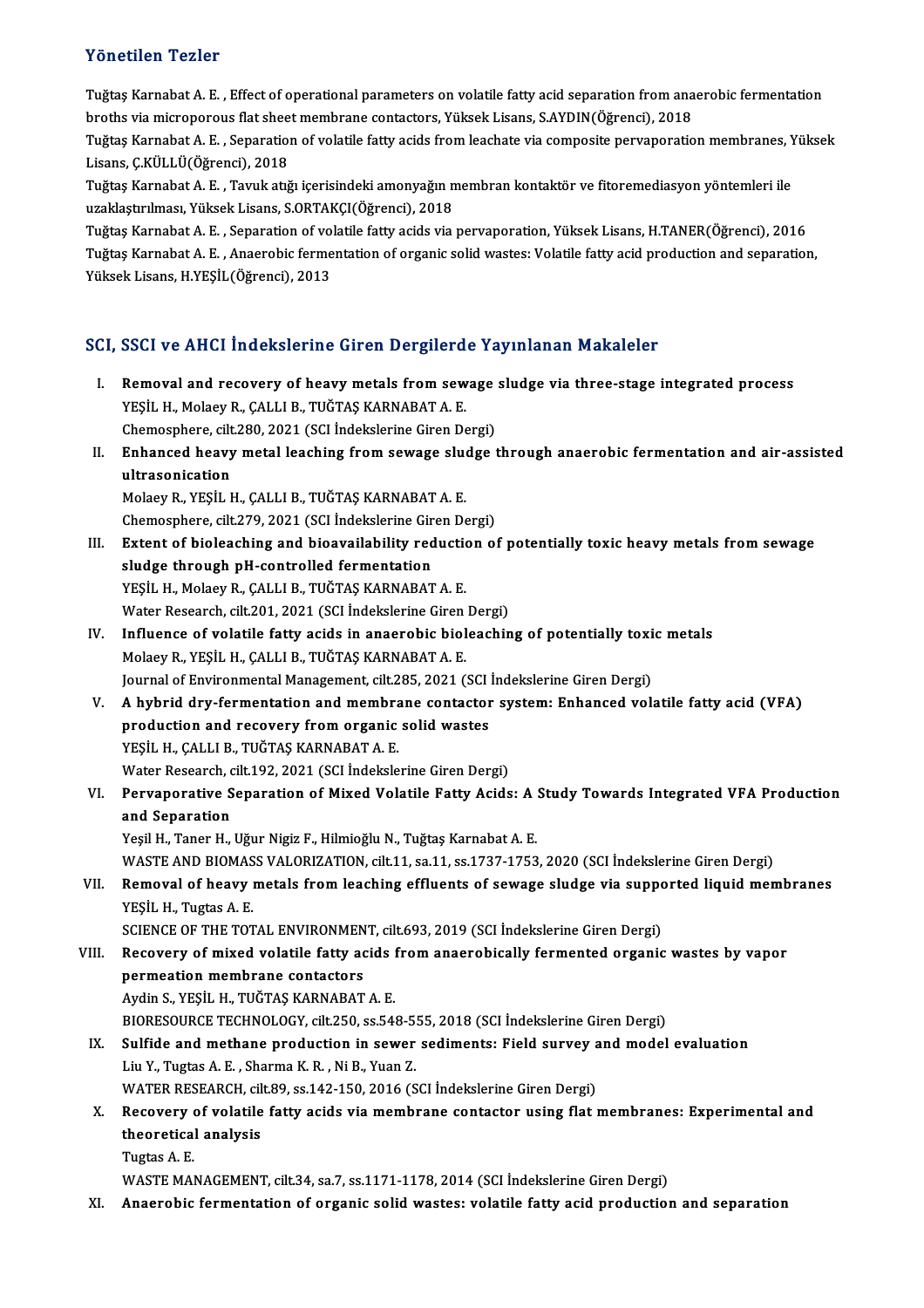Yesil H., Tugtas A. E., Bayrakdar A., Calli B. Yesil H., Tugtas A. E. , Bayrakdar A., Calli B.<br>WATER SCIENCE AND TECHNOLOGY, cilt.69, sa.10, ss.2132-2138, 2014 (SCI İndekslerine Giren Dergi)<br>Bio, electrosbamisel post treatment of anaerabiselly treated landfill leashate Yesil H., Tugtas A. E. , Bayrakdar A., Calli B.<br>WATER SCIENCE AND TECHNOLOGY, cilt.69, sa.10, ss.2132-2138, 2014 (SCI İndekslerin<br>XII. Bio-electrochemical post-treatment of anaerobically treated landfill leachate<br>TUČTAS KA WATER SCIENCE AND TECHNOLOGY, cilt.69, sa.<br>Bio-electrochemical post-treatment of ana<br>TUĞTAŞ KARNABAT A. E. , ÇAVDAR P., ÇALLI B.<br>PIOPESQURCE TECHNOLOGY, silt 138, ss.366,33 Bio-electrochemical post-treatment of anaerobically treated landfill leachate<br>TUĞTAŞ KARNABAT A. E., ÇAVDAR P., ÇALLI B. TUĞTAŞ KARNABAT A. E. , ÇAVDAR P., ÇALLI B.<br>BIORESOURCE TECHNOLOGY, cilt.128, ss.266-272, 2013 (SCI İndekslerine Giren Dergi)<br>XIII. Continuous flow membrane-less air cathode microbial fuel cell with spunbonded olefin d BIORESOURCE TECHNOLOGY, cilt.128, ss.266-272, 2013 (SCI İndekslerine Giren Dergi)<br>Continuous flow membrane-less air cathode microbial fuel cell with spunbor<br>layer<br>TUĞTAŞ KARNABAT A. E., ÇAVDAR P., ÇALLI B. Continuous flow membrane-less air catho<br>layer<br>TUĞTAŞ KARNABAT A.E., ÇAVDAR P., ÇALLI B.<br>PIOPESQUPCE TECHNOLOCY, silt 102, sə 22, sə i BIORESOURCE TECHNOLOGY, cilt.102, sa.22, ss.10425-10430, 2011 (SCI İndekslerine Giren Dergi) TUĞTAŞ KARNABAT A. E. , ÇAVDAR P., ÇALLI B.<br>BIORESOURCE TECHNOLOGY, cilt.102, sa.22, ss.10425-10430, 2011 (SCI İndekslerine Giren Dergi)<br>XIV. Acidogenic fermentation of municipal solid waste and its application to bio-BIORESOURCE TECHNOLOGY, c<br>Acidogenic fermentation of<br>microbial fuel cells (MFCs)<br>CAVDAP P. XII MAZ E. Tugtes Acidogenic fermentation of municipal sc<br>microbial fuel cells (MFCs)<br>ÇAVDAR P., YILMAZ E., Tugtas A. E. , ÇALLI B.<br>WATER SCIENCE AND TECUNOLOCY sit 64.4

microbial fuel cells (MFCs)<br>ÇAVDAR P., YILMAZ E., Tugtas A. E. , ÇALLI B.<br>WATER SCIENCE AND TECHNOLOGY, cilt.64, sa.4, ss.789-795, 2011 (SCI İndekslerine Giren Dergi)

CAVDAR P., YILMAZ E., Tugtas A. E. , CALLI B.<br>WATER SCIENCE AND TECHNOLOGY, cilt.64, sa.4, ss.789-795, 2011 (SCI İndekslerine Giren Dergi)<br>XV. — A Comprehensive Model of Simultaneous Denitrification and Methanogenic Fermen WATER SCIENCE AND TECHNOLOGY, cilt.64, sa.4, ss.789-3<br>A Comprehensive Model of Simultaneous Denitrific<br>TUĞTAŞ KARNABAT A. E. , TEZEL U., PAVLOSTATHIS S. G.<br>Bistechnology and Bioangineouing, ss.08, 109, 2010 (SSCI A Comprehensive Model of Simultaneous Denitrification and Methanogeni<br>TUĞTAŞ KARNABAT A. E. , TEZEL U., PAVLOSTATHIS S. G.<br>Biotechnology and Bioengineering, ss.98-108, 2010 (SSCI İndekslerine Giren Dergi)<br>Inhibitory Effect TUĞTAŞ KARNABAT A. E. , TEZEL U., PAVLOSTATHIS S. G.<br>Biotechnology and Bioengineering, ss.98-108, 2010 (SSCI İndekslerine Giren Dergi)<br>XVI. Inhibitory Effects of Nitrate Reduction on Methanogenesis in the Presence of d

### Biotechn<br>I<mark>nhibito</mark><br>Donors<br>TUČTAS Inhibitory Effects of Nitrate Reduction on<br>Donors<br>TUĞTAŞ KARNABAT A.E., PAVLOSTATHIS S.G.<br>Watar Sajance and Technology se 603,609,200 Donors<br>TUĞTAŞ KARNABAT A. E. , PAVLOSTATHIS S. G.<br>Water Science and Technology, ss.693-698, 2008 (SSCI İndekslerine Giren Dergi)<br>Flastron Donor Effect on Nitrate Bedustion Bathway and Kinetics in a M

- TUĞTAŞ KARNABAT A. E. , PAVLOSTATHIS S. G.<br>Water Science and Technology, ss.693-698, 2008 (SSCI İndekslerine Giren Dergi)<br>XVII. Electron Donor Effect on Nitrate Reduction Pathway and Kinetics in a Mixed Methanogenic Cultur Water Science and Technology, ss.693-698, 200<br>Electron Donor Effect on Nitrate Reductio<br>TUĞTAŞ KARNABAT A. E. , PAVLOSTATHIS S. G.<br>Pistechnology & Piecnginearing *ss.756.763, 20* Electron Donor Effect on Nitrate Reduction Pathway and Kinetics in a Mix<br>TUĞTAŞ KARNABAT A. E. , PAVLOSTATHIS S. G.<br>Biotechnology & Bioengineering, ss.756-763, 2007 (SSCI İndekslerine Giren Dergi)<br>Effect of Sulfide en Nitr
- XVIII. Effect of Sulfide on Nitrate Reduction in Mixed Methanogenic Cultures<br>TUĞTAŞ KARNABAT A. E., PAVLOSTATHIS S. G. Biotechnology & Bioengineering, ss.756-763, 20<br>Effect of Sulfide on Nitrate Reduction in N<br>TUĞTAŞ KARNABAT A.E., PAVLOSTATHIS S.G.<br>Biotechnology and Bioengineering, ss.1449145 Effect of Sulfide on Nitrate Reduction in Mixed Methanogenic Cultures<br>TUĞTAŞ KARNABAT A. E. , PAVLOSTATHIS S. G.<br>Biotechnology and Bioengineering, ss.14481459, 2007 (SSCI İndekslerine Giren Dergi)<br>Inhibitory Effects of Nit
	- XIX. Inhibitory Effects of Nitrogen Oxides on a Mixed Methanogenic Culture<br>TUĞTAŞ KARNABAT A.E., PAVLOSTATHIS S.G. Biotechnology and Bioengineering, ss.1448145<br>Inhibitory Effects of Nitrogen Oxides on a<br>TUĞTAŞ KARNABAT A. E. , PAVLOSTATHIS S. G.<br>Bistechnology and Bioengineering, ss.444,455 Inhibitory Effects of Nitrogen Oxides on a Mixed Methanogenic Culture<br>TUĞTAŞ KARNABAT A. E. , PAVLOSTATHIS S. G.<br>Biotechnology and Bioengineering, ss.444-455, 2007 (SSCI İndekslerine Giren Dergi)<br>An Eytongian of the Angera
	- XX. An Extension of the Anaerobic Digestion Model No 1 to Include the Effect of Nitrate Reduction<br>Processes **Biotechnolo<br>An Extensi<br>Processes<br>TUČTAS VA**

TUĞTAŞKARNABATA.E. ,TEZELU.,PAVLOSTATHIS S.G.

Water Science and Technology, ss.41-49, 2006 (SSCI İndekslerine Giren Dergi)

### Kitap & Kitap Bölümleri

- Itap & Kitap Bölümleri<br>I. Removal and Recovery of Metals by Using Bio-electrochemical System.<br>Tuğtas Karnabat A.E. Callı B Tuğtaş Karnabat<br>Removal and Recovery of<br>Tuğtaş Karnabat A. E. , Çallı B.<br>Microbial Euel Cell A Bioolectr Removal and Recovery of Metals by Using Bio-electrochemical System.<br>Tuğtaş Karnabat A. E. , Çallı B.<br>Microbial Fuel Cell A Bioelectrochemical System that Converts Waste to Watts, Debabrata Das, Editör, Springer-<br>Verlag, Ne Tuğtaş Karnabat A. E. , Çallı B.<br>Microbial Fuel Cell A Bioelectrochemi<br>Verlag , New-York, ss.307-333, 2018<br>Selid Weste Teshnologu and Man Microbial Fuel Cell A Bioelectrochemical System<br>Verlag, New-York, ss.307-333, 2018<br>II. Solid Waste Technology and Management<br>AVYAVA E. DEMIR A VARANY C. KARADAČ D
- Verlag , New-York, ss.307-333, 2018<br>Solid Waste Technology and Management<br>AKKAYA E., DEMİR A., VARANK G., KARADAĞ D., ÖZKAYA B., BANAR M., TURAN N. G. , akça l., BÜYÜKKAMACI N.,<br>ERSES YAY A. S. , et al. Solid Waste Techno<br>AKKAYA E., DEMİR A.,<br>ERSES YAY A. S. , et al.<br>Nebel 2017 Nobel,2017 ERSES YAY A. S. , et al.<br>Nobel, 2017<br>III. Kompostlaştırma: Kütle Dengesi ve Ürün Kalitesi<br>Tuğtaş Kanabat A. E
- Nobel, 2017<br>**Kompostlaştırma: K**<br>Tuğtaş Karnabat A. E.<br>Katı Atık Yönetimi ve i

Tuğtaş Karnabat A. E.<br>Katı Atık Yönetimi ve Teknolojileri, Thomas H. Christensen (Çeviri Editörleri: Prof. Dr. Ahmet Demir ve Prof. Dr. Lütfi Akça), Editör, Nobel Yayın Dağıtım, Ankara, ss.569-582, 2017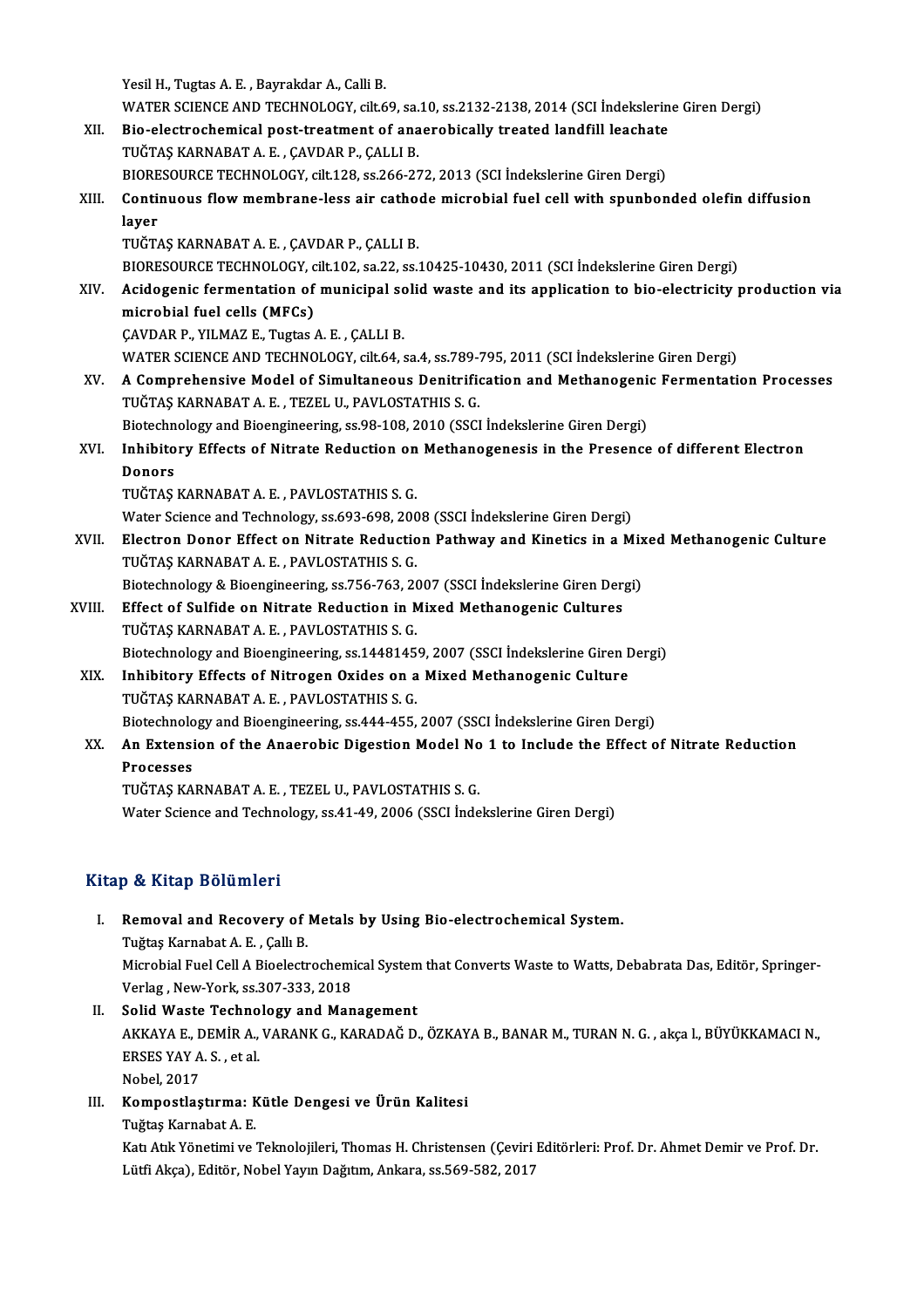### Hakemli Kongre / Sempozyum Bildiri Kitaplarında Yer Alan Yayınlar

akemli Kongre / Sempozyum Bildiri Kitaplarında Yer Alan Yayınlar<br>I. Reduction of heavy metals from waste activated sludge via anaerobic fermentation and chemical<br>nest treatment for land annisation post treatment for land application<br>post treatment for land application<br>MOLAEV B, VESIL H, CALLL B, THČTAS L Reduction of heavy metals from waste activated s<br>post treatment for land application<br>MOLAEY R., YEŞİL H., ÇALLI B., TUĞTAŞ KARNABAT A. E.<br>2020 11th International Conference en Environmental S 1020 post treatment for land application<br>MOLAEY R., YEŞİL H., ÇALLI B., TUĞTAŞ KARNABAT A. E.<br>2020 11th International Conference on Environmental Science and Development, Barcelona, İspanya, 10 - 12<br>Subat 2020 MOLAEY R.,<br>2020 11th In<br>Şubat 2020<br>Volatile Fa 2020 11th International Conference on Environmental Science and Development, Barc<br>
Subat 2020<br>
II. Volatile Fatty Acid Recovery from Anaerobically Fermented Organic Wastes<br>
AVDIN S. VESIL H. THČTAS KARNARAT A. F. Şubat 2020<br>Volatile Fatty Acid Recovery from Anae<br>AYDIN S., YEŞİL H., TUĞTAŞ KARNABAT A. E.<br>9 th UVA Young Water Proffesionala 24, 27 Volatile Fatty Acid Recovery from Anaerobically Fe<br>AYDIN S., YEŞİL H., TUĞTAŞ KARNABAT A. E.<br>9 th IWA Young Water Proffesionals, 24 - 27 Mayıs 2017<br>Annligation of Perusponation in Environmental Fre AYDIN S., YEŞİL H., TUĞTAŞ KARNABAT A. E.<br>9 th IWA Young Water Proffesionals, 24 - 27 Mayıs 2017<br>III. Application of Pervaporation in Environmental Engineering VFA Separation via Commercial and<br>Manufastured Mambranes **9 th IWA Young Water Proffes<br>Application of Pervaporati<br>Manufactured Membranes<br>KÜLLÜ C. TANEP H. VESİL H** Application of Pervaporation in Environmental El<br>Manufactured Membranes<br>KÜLLÜ Ç., TANER H., YEŞİL H., TUĞTAŞ KARNABAT A. E.<br>ICS International Sustainability Congress 1, 03 Aralık 2 Manufactured Membranes<br>KÜLLÜ Ç., TANER H., YEŞİL H., TUĞTAŞ KARNABAT A. E.<br>ICS International Sustainability Congress, 1 - 03 Aralık 2016<br>Senaration of Volatile Fatty Aside from Loashate via 1 KÜLLÜ Ç., TANER H., YEŞİL H., TUĞTAŞ KARNABAT A. E.<br>ICS International Sustainability Congress, 1 - 03 Aralık 2016<br>IV. Separation of Volatile Fatty Acids from Leachate via TOA Impregnated Liquid Membranes<br>YEŞİL H., TUĞT ICS International Sustainability Con<br>Separation of Volatile Fatty Ac<br>YEŞİL H., TUĞTAŞ KARNABAT A. E.<br>Eurosia 2014 Waste Managament S Separation of Volatile Fatty Acids from Leachate via TOA Impregnated Lique<br>YEŞİL H., TUĞTAŞ KARNABAT A. E.<br>Eurasia 2014 Waste Management Symposium, İstanbul, Türkiye, 28 - 30 Nisan 2014<br>Anagrabia formantation of organis so

YEŞİL H., TUĞTAŞ KARNABAT A. E.<br>Eurasia 2014 Waste Management Symposium, İstanbul, Türkiye, 28 - 30 Nisan 2014<br>V. Anaerobic fermentation of organic solid wastes Volatile fatty acid production and separation<br>VESİL U. TUĞTAS Eurasia 2014 Waste Management Symposium, İstanbul, Türki<br>Anaerobic fermentation of organic solid wastes Volati<br>YEŞİL H., TUĞTAŞ KARNABAT A. E. , BAYRAKDAR A., ÇALLI B.<br>12th World Congress on Anaerobis Digestion Sontiago de Anaerobic fermentation of organic solid wastes Volatile fatty acid production and separat<br>YEŞİL H., TUĞTAŞ KARNABAT A. E. , BAYRAKDAR A., ÇALLI B.<br>13th World Congress on Anaerobic Digestion, Santiago de Compostela, İspanya 13th World Congress on Anaerobic Digestion, Santiago de Compostela, İspanya, 25 - 28 Haziran 2013<br>Desteklenen Projeler

Desteklenen Projeler<br>Tuğtaş Karnabat A. E. , Çallı B., TÜBİTAK Projesi, ANAEROBİK BİYO-SIZMA VE MEMBRAN AYRIM İŞLEMLERİ İLE ARITMA<br>SAMIRLARINDAN METAL AYIRMA VE UZAKLASTIRMA 2017, 2020 *–* Oscentenen I Tojeter<br>Tuğtaş Karnabat A. E. , Çallı B., TÜBİTAK Projesi, ANAEROBİK BİYO-SIZ<br>ÇAMURLARINDAN METAL AYIRMA VE UZAKLAŞTIRMA, 2017 - 2020<br>Tuğtaş Karnabat A. E., Vülsaköğretim Kurumları Destakli Proje, Hausu Tuğtaş Karnabat A. E. , Çallı B., TÜBİTAK Projesi, ANAEROBİK BİYO-SIZMA VE MEMBRAN AYRIM İŞLEMLERİ İLE<br>ÇAMURLARINDAN METAL AYIRMA VE UZAKLAŞTIRMA, 2017 - 2020<br>Tuğtaş Karnabat A. E. , Yükseköğretim Kurumları Destekli Proje,

ÇAMURLARINDAN METAL AYIRMA VE UZAKLAŞTIRMA, 2017 - 2020<br>Tuğtaş Karnabat A. E. , Yükseköğretim Kurumları Destekli Proje, Uçucu yağ asitlerinin kompozit pervaporasyon<br>membranları ile sızıntı suyundan ayrılması, 2016 - 2017 Tuğtaş Karnabat A. E. , Yükseköğretim Kurumları Destekli Proje, Uçucu yağ asitlerinin kompozit pervaporasyon<br>membranları ile sızıntı suyundan ayrılması, 2016 - 2017<br>Tuğtaş Karnabat A. E. , Çallı B., TÜBİTAK - AB COST Proje

Element İlavesi ve Amonyak Uzaklaştırma İşleminin Etkileri, 2014 - 2017 Tuğtaş Karnabat A. E. , Çallı B., TÜBİTAK - AB COST Projesi , Yüksek Azot İçeren Organik Atıklardan Biyogaz Üretiminde İz<br>Element İlavesi ve Amonyak Uzaklaştırma İşleminin Etkileri, 2014 - 2017<br>Tuğtaş Karnabat A. E. , Çall

Element İlavesi ve Amonyak Uzaklaştırma İşleminin Etkileri, 2014 - 2017<br>Tuğtaş Karnabat A. E. , Çallı B., Yeşil H., TÜBİTAK Projesi, SÜZÜLEN YATAKLI ANAEROBİ<br>YAĞ ASİTLERİNİN PERVAPORASYON İLE SIZINTI SUYUNDAN AYRILMASI, 20 Tuğtaş Karnabat A. E. , Çallı B., Yeşil H., TÜBİTAK Projesi, SÜZÜLEN YATAKLI ANAEROBİK REAKTÖRDE ÜRETİLI<br>YAĞ ASİTLERİNİN PERVAPORASYON İLE SIZINTI SUYUNDAN AYRILMASI, 2012 - 2016<br>Tuğtaş Karnabat A. E. , Çallı B., Yeşil H.,

YAĞ ASİTLERİNİN PERVAPORASYON İLE SIZINTI SUYUNDAN AYRILMASI, 2012 - 2016<br>Tuğtaş Karnabat A. E. , Çallı B., Yeşil H., Yükseköğretim Kurumları Destekli Proje, Organik Katı Atığın Anaerobik<br>Fermentasyonu ile Üretilen Uçucu Y

Tuğtaş Karnabat A. E. , Çallı B., Yeşil H., Yükseköğretim Kurumları Destekli Proje, Organik Katı Atığın Anaerobik<br>Fermentasyonu ile Üretilen Uçucu Yağ Asitlerinin Membran Kontaktör ile Sıvı Fazdan Ayrılması, 2013 - 2015<br>Tu Ferme<br>Tuğta:<br>2014 2014<br>Bilimsel Hakemlikler

Bilimsel Hakemlikler<br>WASTE MANAGEMENT, Hakemli Bilimsel Dergi, Mart 2019<br>DESALINATION, SCLKansamındaki Dergi, Mart 2010 DIIIIII.001 ITANOIIIIIII.01<br>WASTE MANAGEMENT, Hakemli Bilimsel Dergi, Mart<br>DESALINATION, SCI Kapsamındaki Dergi, Mart 2019<br>WASTE MANACEMENT, SCI Kapsamındaki Dergi, Sub WASTE MANAGEMENT, Hakemli Bilimsel Dergi, Mart 2019<br>DESALINATION, SCI Kapsamındaki Dergi, Mart 2019<br>WASTE MANAGEMENT, SCI Kapsamındaki Dergi, Şubat 2019<br>WATER SCIENCE AND TECHNOLOCY, SCI Kapsamındaki Derg DESALINATION, SCI Kapsamındaki Dergi, Mart 2019<br>WASTE MANAGEMENT, SCI Kapsamındaki Dergi, Şubat 2019<br>WATER SCIENCE AND TECHNOLOGY, SCI Kapsamındaki Dergi, Aralık 2018<br>WASTE MANAGEMENT, Hakemli Bilimsel Dergi, Ekim 2018 WASTE MANAGEMENT, SCI Kapsamındaki Dergi, Şubat 201<br>WATER SCIENCE AND TECHNOLOGY, SCI Kapsamındaki Der<br>WASTE MANAGEMENT, Hakemli Bilimsel Dergi, Ekim 2018<br>INTERNATIONAL JOURNAL OE HYDROCEN ENERCY, SCI Ka WATER SCIENCE AND TECHNOLOGY, SCI Kapsamındaki Dergi, Aralık 2018<br>WASTE MANAGEMENT, Hakemli Bilimsel Dergi, Ekim 2018<br>INTERNATIONAL JOURNAL OF HYDROGEN ENERGY, SCI Kapsamındaki Dergi, Kasım 2017<br>WATER SCIENCE AND TECHNOLOC WASTE MANAGEMENT, Hakemli Bilimsel Dergi, Ekim 2018<br>INTERNATIONAL JOURNAL OF HYDROGEN ENERGY, SCI Kapsamındaki Der<sub>i</sub><br>WATER SCIENCE AND TECHNOLOGY, SCI Kapsamındaki Dergi, Kasım 2017<br>CHEMICAL ENCINEERING JOURNAL, SCI Kapsa INTERNATIONAL JOURNAL OF HYDROGEN ENERGY, SCI Kapsamındaki De<br>WATER SCIENCE AND TECHNOLOGY, SCI Kapsamındaki Dergi, Kasım 201<br>CHEMICAL ENGINEERING JOURNAL, SCI Kapsamındaki Dergi, Eylül 2017<br>DOKUZ EVLÜL ÜNİVERSİTESI MÜHEND WATER SCIENCE AND TECHNOLOGY, SCI Kapsamındaki Dergi, Kasım 2017<br>CHEMICAL ENGINEERING JOURNAL, SCI Kapsamındaki Dergi, Eylül 2017<br>DOKUZ EYLÜL ÜNİVERSİTESİ MÜHENDİSLİK FAKÜLTESİ FEN VE MÜHENDİSLİK DERGİSİ, Hakemli Bilimsel CHEM<br>DOKU<br>2017<br>WAST DOKUZ EYLÜL ÜNİVERSİTESİ MÜHENDİSLİK FAKÜLTESİ FEI<br>2017<br>WASTE MANAGEMENT, SCI Kapsamındaki Dergi, Nisan 2017